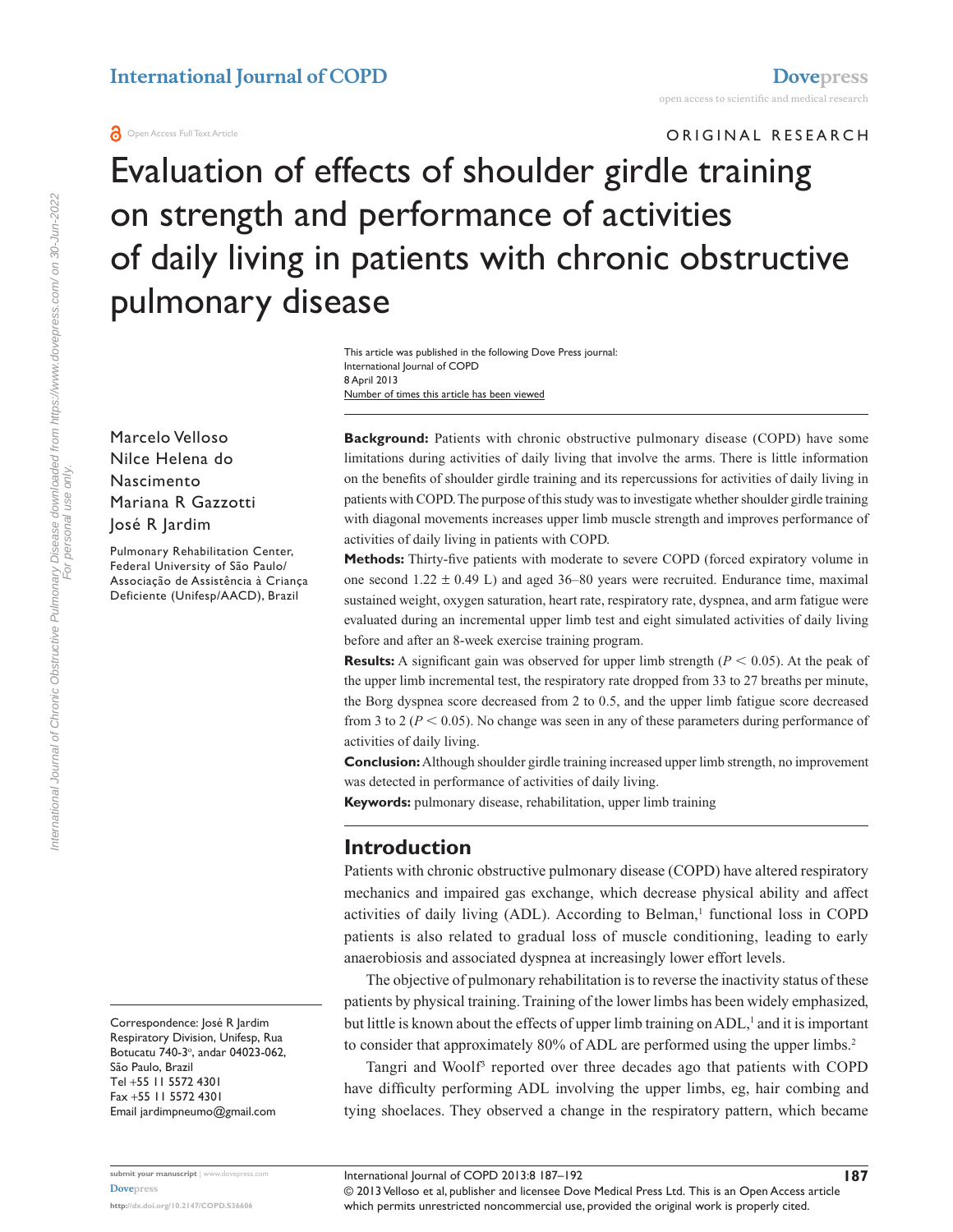quick, shallow, and irregular in subjects attempting these activities. It has also been shown that patients with severe COPD have asynchronous thoracoabdominal movements during arm exercise, which leads them to stop exercise due to dyspnea.4 Dyspnea is the primary activity-limiting symptom leading to reduced functional ability in patients with COPD. Patients with severe COPD report a marked increase in the sensation of dyspnea during routine tasks that require arm use, especially activities requiring unsupported arm elevation.<sup>5</sup>

Ries et al<sup>6</sup> were the first researchers to evaluate upper body exercise and activities involving the arms in patients with COPD. They showed that training against gravity using an arm cycle ergometer or diagonal movements based on modified proprioceptive neuromuscular facilitation did not bring about any significant change in ability to perform simulated ADL. However, they showed that patients who trained using an arm cycle ergometer had less dyspnea and upper limb muscle fatigue than a control group. Ries et al concluded that specific upper limb training may be beneficial as part of an exercise rehabilitation program for patients with COPD, pointing out that this issue required further study.

Velloso et al<sup>7</sup> studied patients with moderate to severe COPD during repetitive tasks involving the arms. While sweeping the floor, erasing a board, lifting pots, and changing a light bulb, the patients became dyspneic and demonstrated high rates of oxygen consumption (43%–61% VO<sub>2max</sub>) and minute ventilation (51%–62% of maximum voluntary ventilation).

Addition of upper extremity resistance training to a rehabilitation program showed benefits in arm function, muscle strength, and arm exercise capacity in patients with COPD.8 However, it is uncertain how these benefits affect the patient's capacity to perform ADL. Thus, the objective of the present study was to determine whether shoulder girdle training using diagonal movements in patients with COPD could increase upper limb muscle strength and if this kind of training could change the performance of these patients on eight common ADL.

# **Materials and methods**

This was a nonrandomized clinical trial evaluating 50 patients with COPD referred to the pulmonary rehabilitation program at the Pulmonary Rehabilitation Center of the Federal University of São Paulo/Associação de Assistência à Criança Deficiente (Unifesp/AACD), Brazil. The study was previously approved by the research ethics committee at our institution and patients signed an informed consent form.

Inclusion criteria were a diagnosis of COPD according to the Global Initiative for Obstructive Lung Disease 2011,<sup>9</sup> no associated limiting disease, including cardiac, orthopedic or neurological problems, and ability to participate in an 8-week exercise training program.

## Protocol

The patients were evaluated before and after the 8-week pulmonary rehabilitation program, which included three sessions per week. Each session included 30 minutes of walking on a treadmill at 80% of maximum heart rate, 30 minutes of arm exercises using diagonal movements, and 30 minutes of stretching and relaxing. A 40-minute education class was held weekly. No instructions for home exercise were given because the training program was performed in the rehabilitation center.

### Spirometry

Three acceptable maneuvers (Koko® PFT system) were obtained according to American Thoracic Society reproducibility and acceptance criteria. Spirometry was repeated 15 minutes after the use of salbutamol 400 µg.

### ADL test

The following activities were evaluated: teeth brushing, face washing, hair combing, taking shirt off, putting shirt on, putting shoes on, taking shoes off, shaving for men, and waxing for women.

## Evaluation during ADL test

The following parameters were monitored during the performance of each activity before and after the rehabilitation program:

- • Oxygen saturation (Healthdyne Oximeter, Marietta, GA, USA), using a finger sensor placed on the middle finger of the nondominant hand of the patient
- Heart rate, using a sensor placed around the thorax of the patient (Polar Pulsimeter, Kempele, Finland)
- Dyspnea and upper limb fatigue, measured using the Borg scale going from zero (none) to ten (extreme); patients were asked to point out a number that best described what they were feeling at that moment.<sup>10</sup>

# Incremental upper limb test

The incremental upper limb test was designed to determine the maximal weight at which the patients could exercise for 2 minutes. The exercise consisted of lifting a weight with the dominant arm and performing the second diagonal of the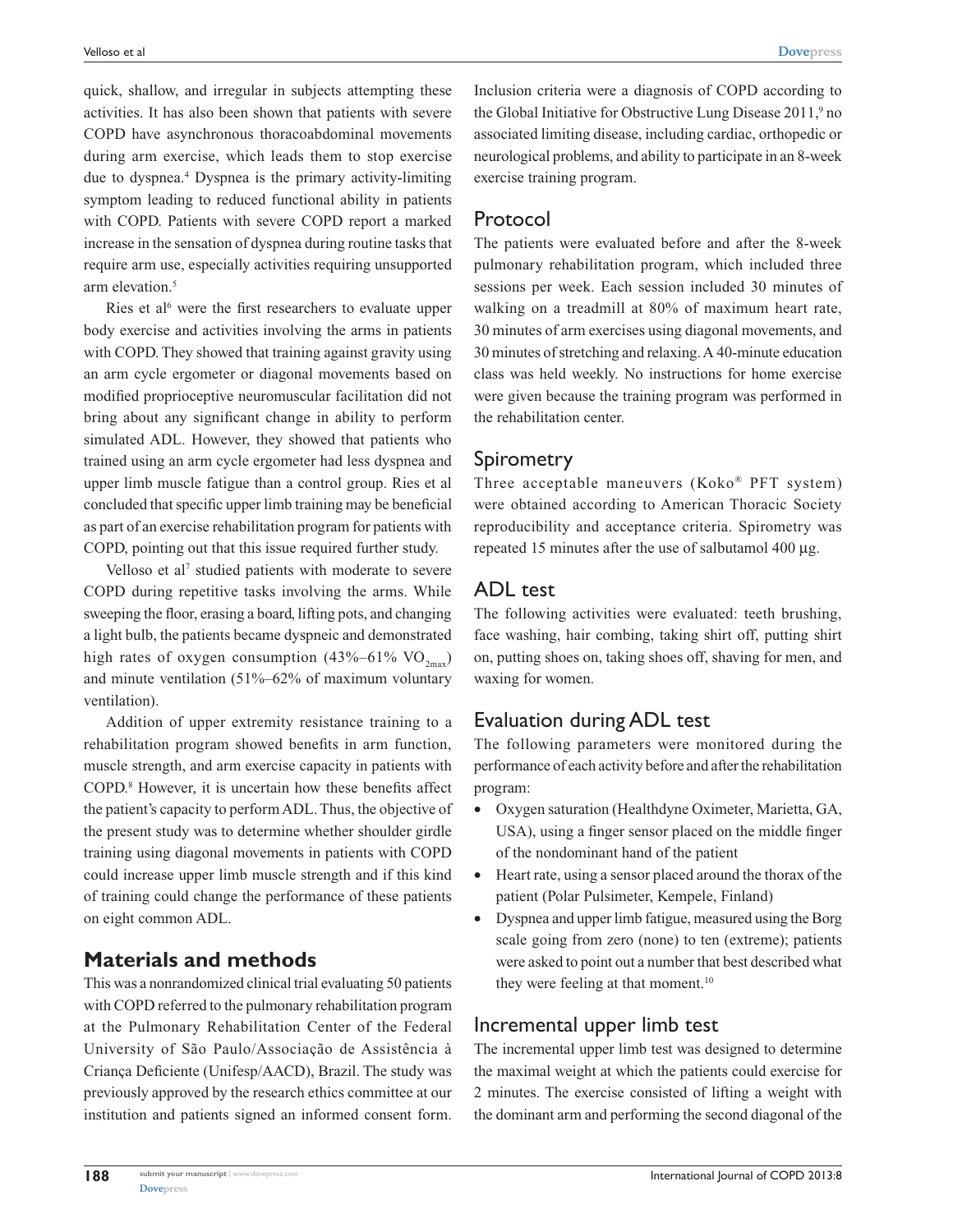proprioceptive neuromuscular facilitation technique.11 This diagonal movement started from the contralateral side over the iliac crest, followed by flexion, abduction, and external rotation of the arm with shoulder and fist flexion. Two-minute bouts of exercise with a one-minute resting interval were repeated until exhaustion. The test started with a 0.5 kg dumbbell which was increased in weight by 0.5 kg at each new bout of exercise. Patients were encouraged to continue exercising until exhaustion. The test could be halted if limiting symptoms occurred, such as dyspnea, fatigue, and/or pain in the upper limb, or any symptom impairing continuation of exercise. The exercise test could be interrupted by the observer if the patient developed compensatory thoracic movements to accomplish the exercise or if the complete amplitude of shoulder movement was not being reached. Heart rate, respiratory rate, oxygen saturation, dyspnea, and upper limb fatigue were measured before and at the end of exercise.

### Upper limb training

Each session lasted 30 minutes. The load was individually determined and corresponded to 50% of the maximum load achieved in the incremental upper limb test. Training was performed based on fundamental principles of modified proprioceptive neuromuscular facilitation patterns of movement with the Kabat method, using two functional diagonal movements<sup>11</sup> with the patient in the upright position.

The rationale for use of proprioceptive neuromuscular facilitation is based on the fact that execution of movements in a diagonal-spiral pattern with a rotary component are three-dimensional, involving several joints and recruiting more muscle groups compared with other exercises. When accompanied by resistance, these movements provide muscle recruitment. The first diagonal technique includes flexionadduction-external rotation of the shoulders, while the second diagonal technique includes flexion-abduction-external rotation.11,12 Others have demonstrated the beneficial effect of the proprioceptive neuromuscular facilitation method in patients with COPD, including improvement in their arm functional capacity and reduction in dyspnea and fatigue ratings.13 Each diagonal exercise lasted one minute and the diagonals were alternated between the two arms. The number of repetitions was individually established for each patient according to their physical capacity.

### Statistical analysis

Data are presented as the mean  $\pm$  standard deviation or median and percentile (25%–75%) depending on the distribution shown by the Kolmogorov-Smirnov test. Training variables before and after exercise training were analyzed using the Wilcoxon test.<sup>14</sup> The sample size was calculated based on variability of the time of the incremental test  $(E/S)$  where E/S is the magnitude of the expected effect divided by the standard deviation of the outcome variable, with an  $\alpha$  error of 5% and a β error of 20%, according to the results from previous studies.15 Thirty patients were required to comply with the established research power requirements. The significance level was set at  $P < 0.05$ .

#### **Results**

Thirty-five of 50 patients met the inclusion criteria and were entered into the study. The study subjects were of mean age  $64.5 \pm 8.7$  years and comprised 83% males and 17% females (Table 1). There was no change in forced expiratory volume in one second or in resting values for oxygen saturation and heart rate after the rehabilitation program. There was a decrease in the median respiratory rate in isoload [22 to 24 respiratory movements per minute  $(P < 0.05)$ ] during the upper limb incremental test after rehabilitation (Figure 1A). An increase in the maximum load sustained at the end of the upper limb incremental test  $(P < 0.05)$  was seen (Figure 1B).

There was no difference in the median maximum load sustained in the upper limb incremental test comparing before and after rehabilitation tests (1.5 kg). However, the 75th percentile was reached significantly more often after rehabilitation than at baseline  $(P < 0.05)$ , as shown in Figure 1. Patients also showed an increase in endurance time on the test (616 versus 447 seconds, Figure 1C).

There was a significant  $(P = 0.033)$  decrease in median Borg scores for upper limb fatigue in the incremental test, both in isoload (from 3 to 2) and in maximum load achieved (from 9 to 6). There was also a reduction in median Borg dyspnea score in isoload from 2 to 1 (Figure 2).

The Borg dyspnea score during teeth brushing was the only parameter that showed a significant decrease  $(P < 0.05)$ in the post-training period. No difference was found for

**Table 1** Characteristics of 35 patients with chronic obstructive pulmonary disease submitted to a shoulder girdle exercise program

| 35              |
|-----------------|
| $64.5 \pm 8.7$  |
| 29(83)          |
| $1.22 \pm 0.49$ |
| $2.91 \pm 0.75$ |
| $0.43 \pm 0.14$ |
| $92 \pm 3$      |
| $99 + 5$        |
|                 |

Abbreviations: FEV<sub>1</sub>, forced expiratory volume in one second; FVC, forced vital capacity; SD, standard deviation.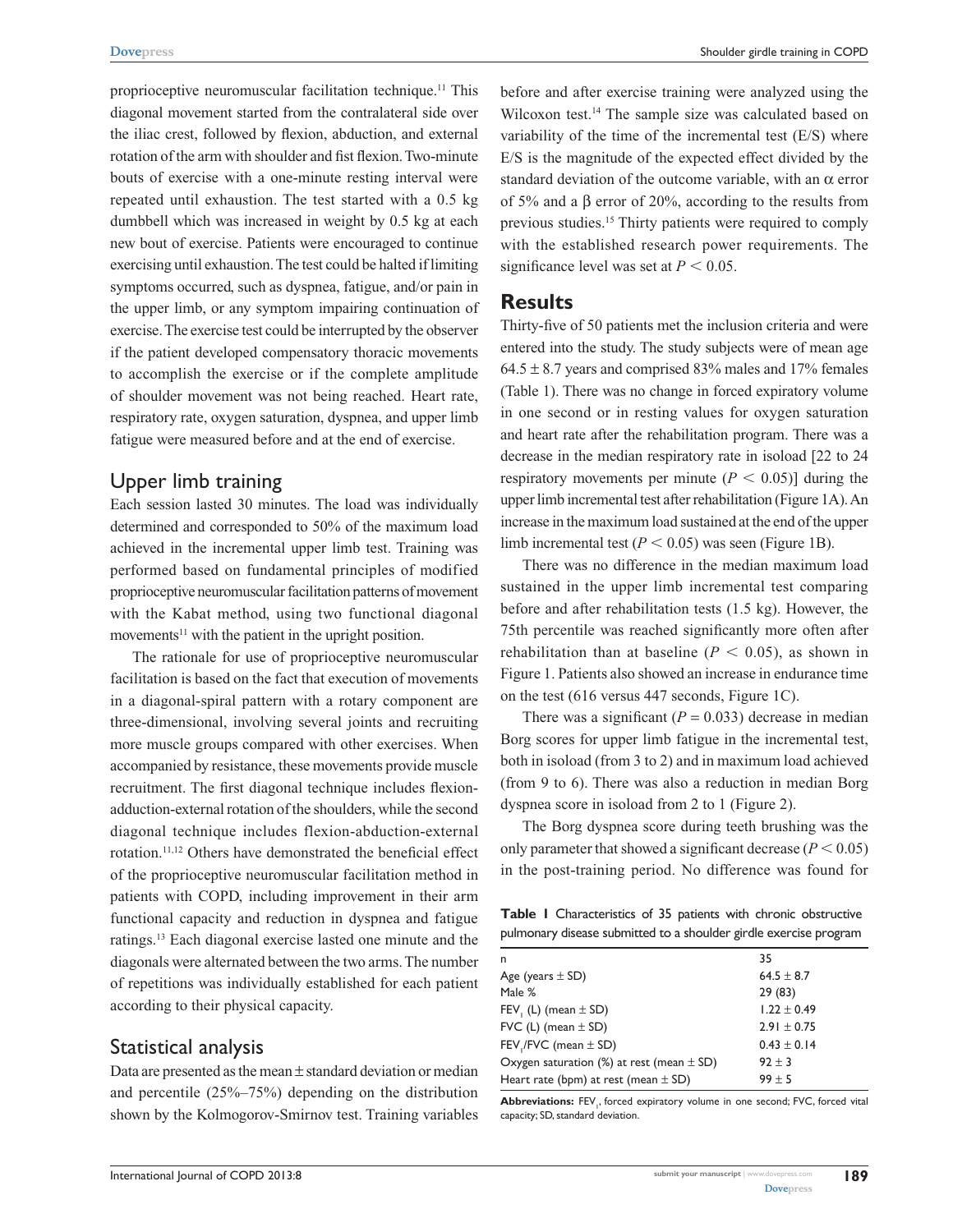

Figure I (A) Respiratory rate at isoload during incremental upper limb test before and after training of the upper limbs. (B) Load in kilograms at the end of the incremental test of upper limbs, before and after training. (**C**) Duration in seconds of the incremental upper limb test, before and after training of the upper limbs. **Note:**  $*$ <sup> $\circ$ </sup><sup>5</sup>, This denote outlier;  $*$ *P* < 0.05.

oxygen saturation, heart rate, or dyspnea after exercise rehabilitation during performance of ADL concerning face washing, hair combing, taking off a shirt, putting a shirt on, putting shoes on, taking shoes off, and shaving.

Although there was an improvement in the load the patients were able to sustain and a decrease in upper limb fatigue during the incremental test, there was no correlation between these variables and performance of ADL. Patients showed good compliance with the training program, with over 80% attendance.

### **Discussion**

The main findings of this study were an increase in maximum load sustained at the end of the upper limb incremental test, a reduction in dyspnea in isoload, and fatigue of the upper limbs during performance of ADL. Patients also showed an increase in maximum load sustained during the incremental upper limb test at the post rehabilitation assessment.



**Figure 2** Borg score for tiredness of the upper limbs and dyspnea at the end of the incremental upper limb test before and after upper limb training. **Note:**  $o^{15}$  denotes outliers,  $*$  signifies  $P < 0.05$ .

Lower limb muscle weakness has often been reported in patients with COPD, and contributes to lack of exercise tolerance. Controversial information regarding upper limb muscle adaptation and influence of muscle wasting on muscle weakness has been reported. Franssen et al<sup>16</sup> evaluated leg and arm muscle function in patients with stable COPD and preserved fat-free mass, and concluded that lower and upper limb muscle dysfunction was observed in COPD patients regardless of preserved fat-free mass depletion.

Generalized muscle weakness suggests systemic muscular involvement, although preserved arm endurance and poor response of arm performance to exercise training is indicative of intrinsic differences between adaptation of leg and arm muscles. It has been shown that the ventilatory pattern of COPD patients is modified when simple activities involving the upper limbs are performed.<sup>2,3</sup>

Reardon et  $a^{17}$  observed that exertional dyspnea often causes patients with COPD to reduce their ADL unconsciously in order to limit the intensity of their distress. In this situation, reduction in performing ADL leads to sedentary behavior which, in turn, further increases dyspnea. Both dyspnea and fatigue are important factors affecting health-related quality of life in patients with COPD.

Paz-Diaz et al<sup>18</sup> evaluated a rehabilitation program that included disease education, energy conservation techniques, relaxation, and exercise comprising 20 minutes of arm elevation with dumb bells three times a week for 8 weeks. They observed that this type of program led to a significant improvement in severity of depression, a decrease in symptoms, an increase in performance of ADL, a decrease in St George's Respiratory Questionnaire total score, and less dyspnea. However, it may be argued that simple arm elevation does not recruit all the arm muscles required during ADL.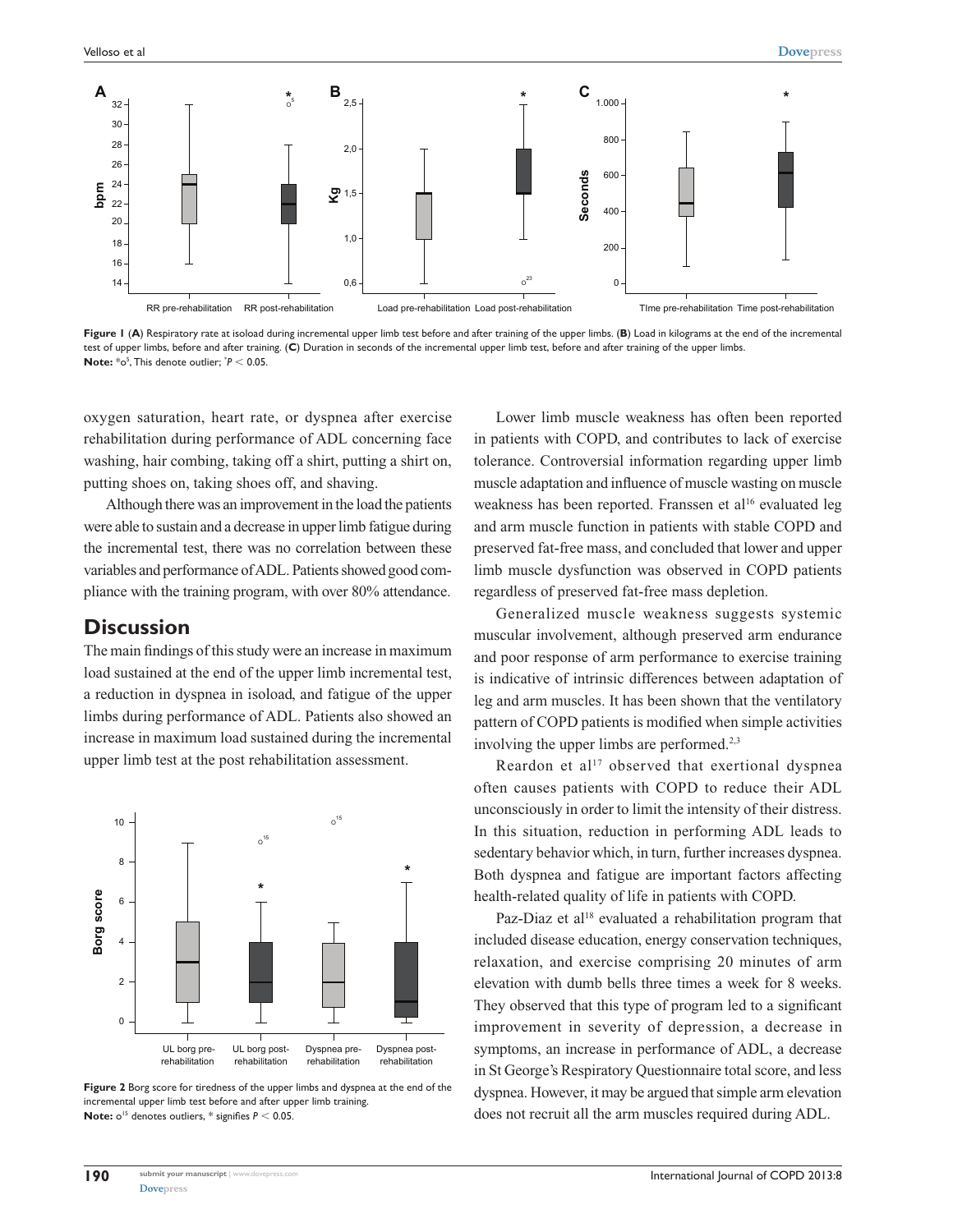Patients in our study performed specific training of the upper limbs based on modified proprioceptive neuromuscular facilitation principles using two diagonal movements, with 50% of the maximal load detected in the incremental test. These movements are based on physiological principles and follow muscle fiber anatomy, in addition to recruiting a large number of muscles, mainly those of the shoulder girdle.12 We observed that 22 of our 35 patients could support a significantly higher load after exercise rehabilitation, indicating that training using diagonal movements is effective in increasing upper limb strength.

In addition, we observed a significant decrease in Borg dyspnea score and a decrease in the respiratory rate. It may be argued that the patients experienced desensitization to dyspnea after training, but perhaps the lower dyspnea scores are due to the lower respiratory rate. Beyond the decrease in upper limb fatigue, as evaluated by Borg score, we cannot suggest that there was a clinical improvement because no statistically significant benefit was observed. Our results are in agreement with those reported by Ries et al, $19$  suggesting that although upper limb strength may increase after training, this does not necessarily mean that there is an improvement in fatigability of these limbs.

Just one (brushing teeth) of the eight ADL parameters evaluated showed a significant decrease in dyspnea during its performance after the training period ( $P < 0.05$ ). No heart rate, respiratory rate, or oxygen saturation changes were statistically significant after training in any of the ADL. This shows that the training proposed in this study was not adequate for the activities performed. Even though the diagonal movements used recruit a large number of muscles of the shoulder girdle, they do not recruit muscles such as brachial biceps and triceps, which are actively involved in many of the ADL evaluated in this study.

Other tests can be used to evaluate the effectiveness of upper limb training, such as the 6-minute pegboard and ring test, $20$  the disabilities of arms, shoulder and hand (DASH) questionnaire, $21$  and the unsupported upper limb exercise test.22 However, the 6-minute pegboard and ring test is not functional, which limits evaluation of ADL, the DASH is a subjective tool developed to assess symptoms and physical function in patients with musculoskeletal disorders of the upper extremities, and the unsupported upper limb exercise test is an incremental test of upper limb strength. Given that our objective was to evaluate the ability of our patients to complete activities that best expressed normal ADL, we chose to assess nine activities that our patients performed on a daily basis.

Arm cycle ergometry is still considered to be the gold standard for upper limb training. Although it increases strength, it does not improve performance in ADL.4 Therefore, shoulder girdle training should aim specifically at activities that are performed regularly by individual patients. We strongly suggest that a study should be performed comparing both training methods in order to identify which one would be more appropriate and effective in improving performance of ADL. Our study did not include a control group because it has already been demonstrated that arm training has level A evidence of efficacy.19

We conclude that shoulder girdle training in patients with COPD using diagonal movements is efficient in improving upper limb strength. However, it is not effective in producing a change in the performance of some ADL.

### **Acknowledgments**

The authors are grateful to Carolina Aguiar for her help in reviewing and editing the manuscript. This study was partially funded by Coordenação de Aperfeiçoamento de Pessoal de Nível Superior (CAPES) and Conselho Nacional de Desenvolvimento Científico e Tecnológico (CNPQ), Brazil.

## **Disclosure**

The authors report no conflicts of interest in this work.

### **References**

- 1. Belman MJ. Exercise in chronic obstructive pulmonary disease. *Chest*. 1986;7:585–595.
- 2. Potter WA, Olafsson S, Hyatt RE. Ventilatory mechanics and expiratory flow limitation during exercise in patients with obstructive lung disease. *J Clin Invest*. 1971;50:910–919.
- 3. Tangri S, Woolf CR. The breathing pattern in chronic obstructive lung disease during the performance of some common daily activities. *Chest*. 1973;63:126–129.
- 4. Celli B, Rassuro J, Make BJ. Dyssynchronous breathing during arm but not leg exercise in patients with chronic airflow obstruction. *N Engl J Med*. 1986;314:1485–1490.
- 5. Breslin EH. Dyspnea-limited response in chronic obstructive pulmonary disease: reduced unsupported arm activities. *Rehabil Nurs*. 1992;17:12–20.
- 6. Ries AL, Ellis B, Hawkins RW. Upper extremity exercise training in chronic obstructive pulmonary disease. *Chest*. 1988;93:688–692.
- 7. Velloso M, Stella SG, Cendon S, et al. Metabolic and ventilatory parameters of four activities of daily living accomplished with arms in COPD patients. *Chest*. 2003;4:1047–1053.
- 8. Ferreira TJ, Hill K, Goldstein RS, et al. Resistance arm training in patients with COPD: a randomized controlled trial. *Chest*. 2011;139: 151–158.
- 9. Global Initiative for Chronic Obstructive Lung Disease. Executive Summary: Global Strategy for the Diagnosis, Management, and Prevention of COPD. Updated Dec 2011. Available from: http://[www.ncbi.nlm.nih.](http://www.ncbi.nlm.nih.gov/pubmed/17507545) [gov/pubmed/17507545](http://www.ncbi.nlm.nih.gov/pubmed/17507545). Accessed November 15, 2012.
- 10. Borg G. *Borg's Perceived Exertion and Pain Scales*. Champaign, IL: Human Kinetics; 1998.